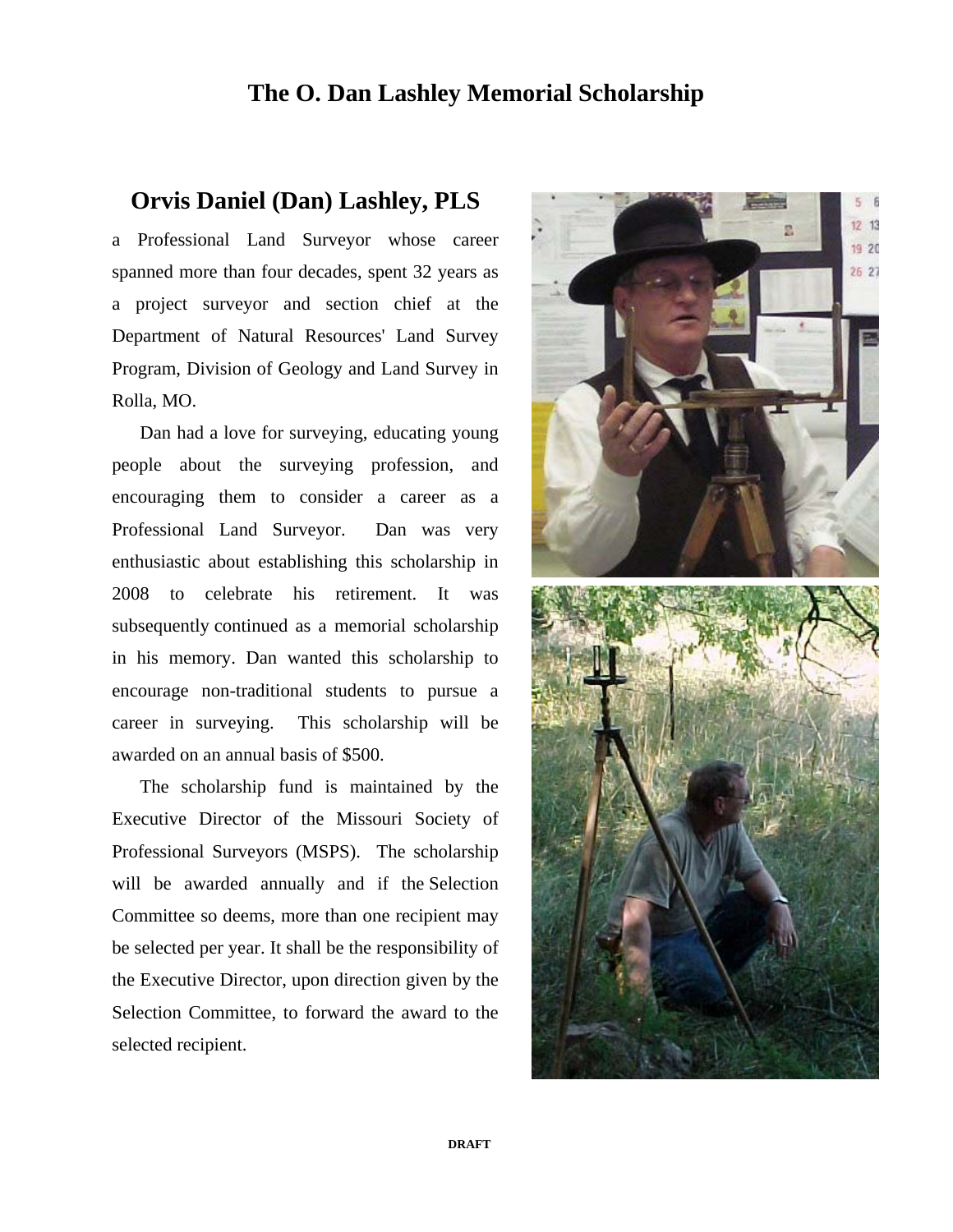# **The O. Dan Lashley Memorial Scholarship**

The criteria for the O. Dan Lashley Memorial Scholarship will be as follows:

- The recipient shall be enrolled in an accredited college surveying class.
- The recipient shall be a student or associate member of the Missouri Society of Professional Surveyors (MSPS).
- The recipient shall complete an application and submit it to the Selection Committee through the Executive Director of MSPS.
- The applications will be reviewed by a Selection Committee of Professional Surveyors.
- The Scholarship award shall be in the amount of \$500.

The Scholarship Committee shall select the recipient based on the following:

- Applicant has a strong interest in land surveying.
- Applicant is seeking career improvement through education.
- Applicant is involved in their community.

The Scholarship award will be presented after the recipient has completed the first 4 weeks of an accredited college surveying class. The Scholarship award is to be used by the recipient for tuition, books and other school-related expenses.

The scholarship application is available for download on the MSPS website at:

#### **www.missourisurveyor.org**

*Applications may be submitted in paper form or a PDF document by July 31, 2022 to:* 

*Sandra Boeckman* 

*Missouri Society of Professional Surveyors* 

*722 East Capitol Avenue* 

*Jefferson City, MO 65101* 

#### **Draft**